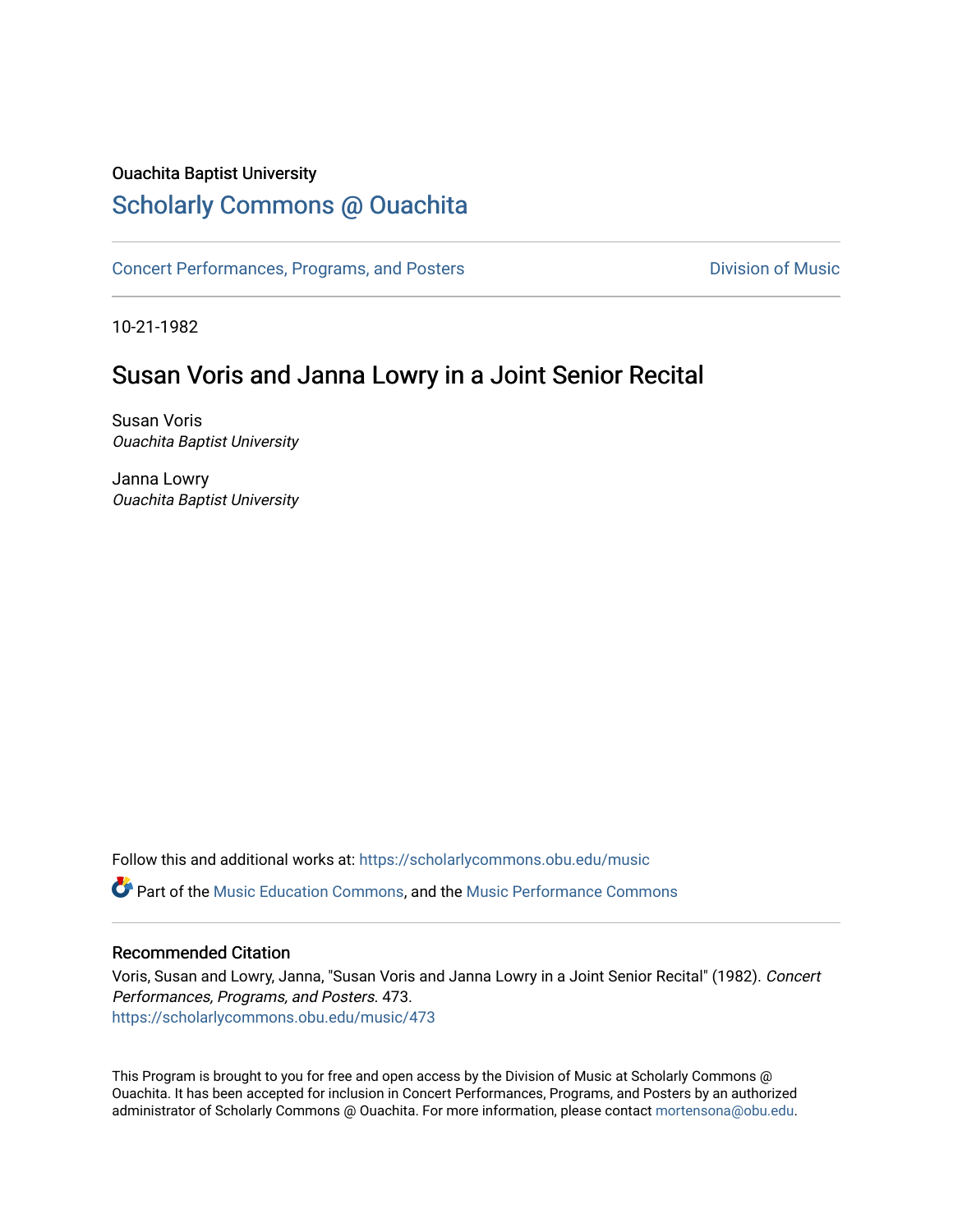# **Ouachita Baptist Hniversity** School of Music

presents

Susan Voris, Pianist

and

Janna Lowry, Soprano

Shari Deaver - Pianist

in

Senior Recital



October 21, 1982

7:00 pm.

Mabee Fine Arts Recital Hall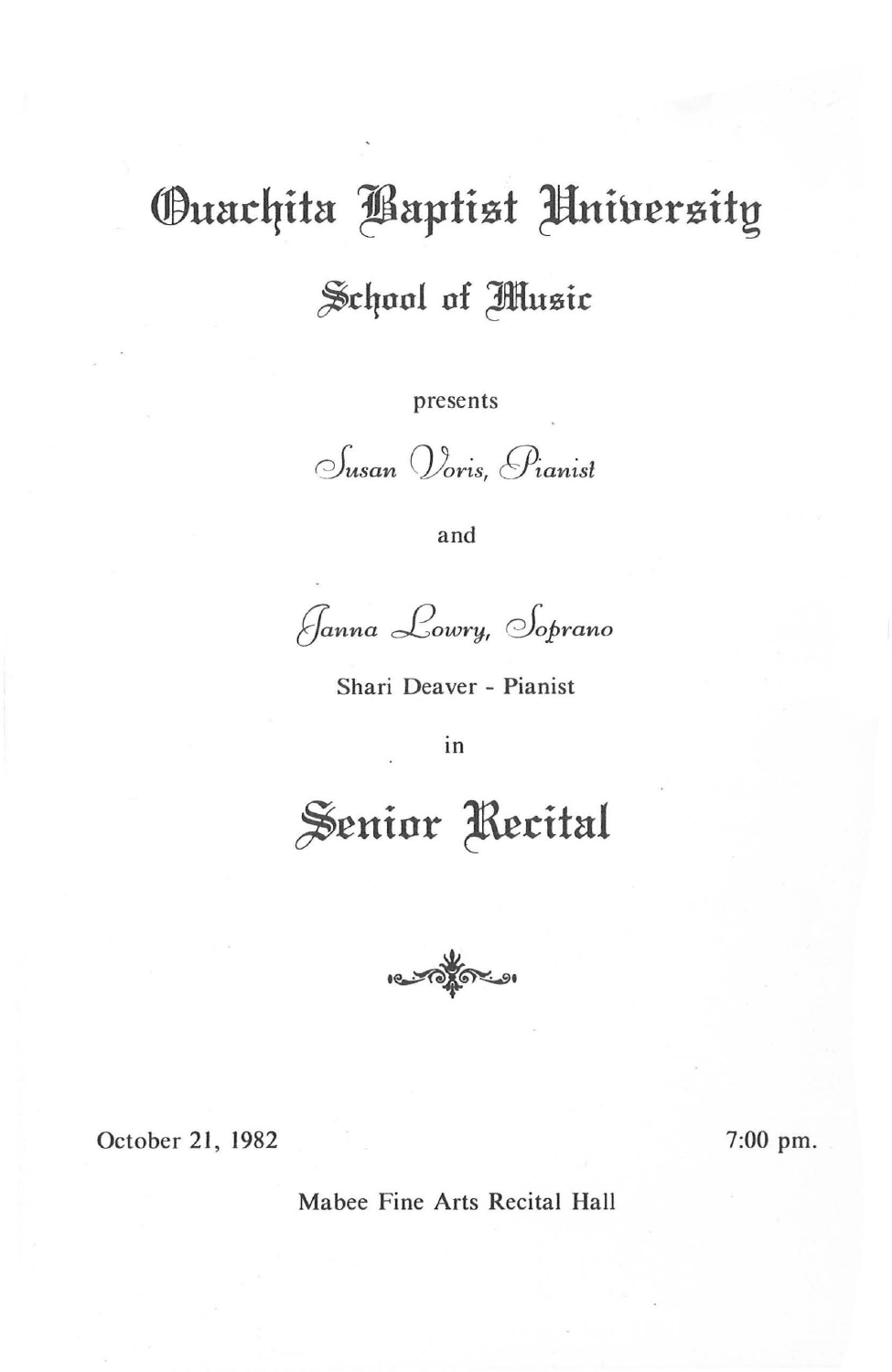Miss Voris

Sieben Variationen über "God Save the King" Ludwig Van Beethoven ( 1770- 1827)

Canciones y Danzas - Songs and Dances

Federico Mompou  $(1893 - )$ 

- 5. Lento liturgico Campanella
- 6. Cantabile espressivo Ritmado
- 7. Lento Danza
- 8. Moderato cantabile con sentimento Danza

Deuxieme Ballade, F. Major, Op.38 Frederic Chopin

 $(1810 - 1849)$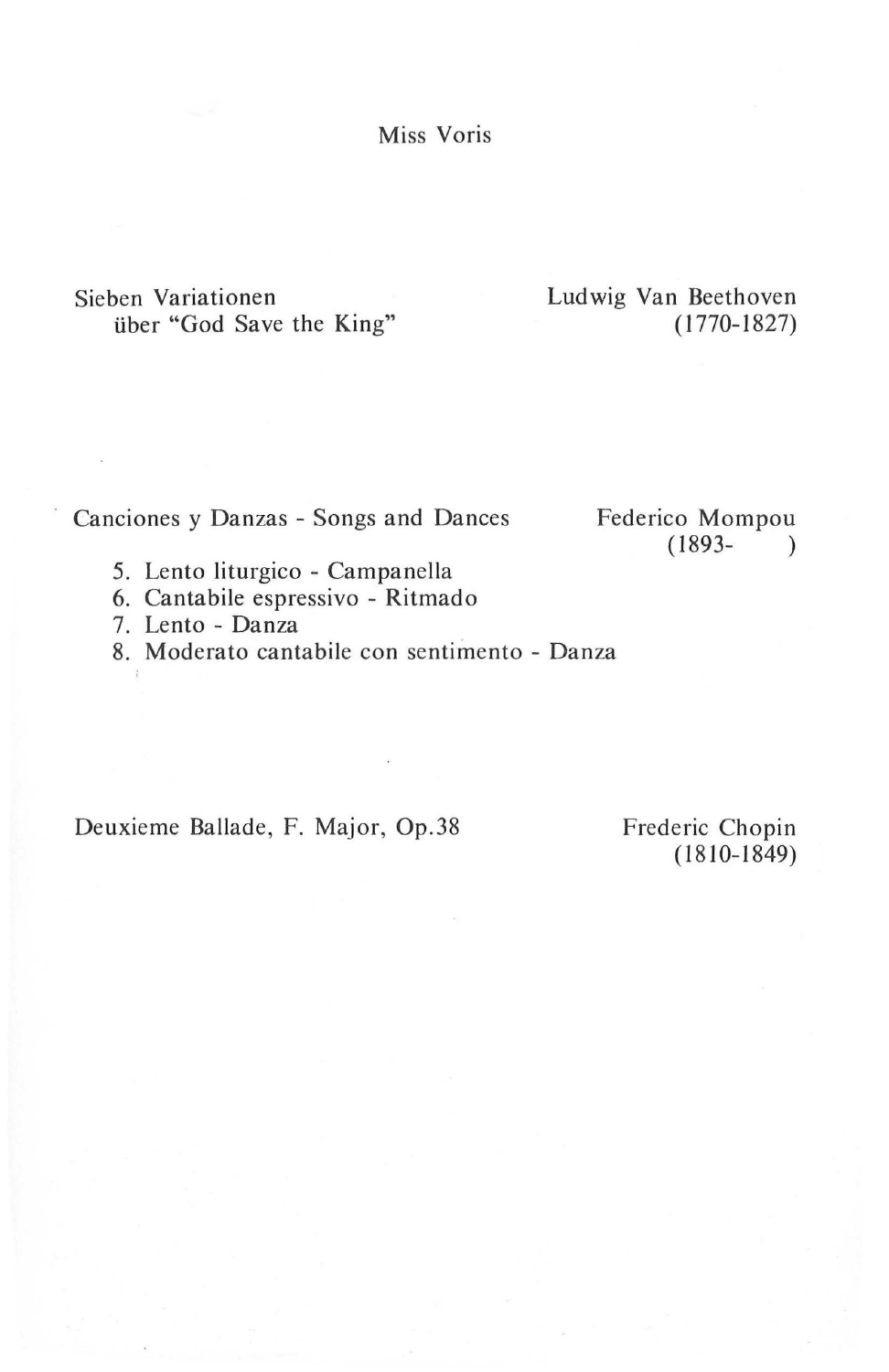Miss Lowry

Blessed Jesus from "Requiem"

Gabriel Faure (1845-1924)

Deh vieni, non tardar Wolfgang Amadeus Mozart<br>from "Le Nozze di Figaro" (1756-1791) from "Le Nozze di Figaro" (1756-1791)

 $F$   $F$   $\frac{F}{B}$   $\frac{G}{V}$  side  $\frac{H}{V}$ / II *?"-*

Frauenliebe und Leben

Helft mir, ihr Schwestern An meinem Herzen, an meiner brust

Five Songs

Tombez mes ailes

In quelle trine morbide from "Manon Lescaut" Robert Schumann (1810-1856)

Charles Gounod (1818-1893)

Giacomo Puccini (1858-1924)

III

I Hate Music

I II III IV v

Leonard Bernstein  $(1918 - )$ 

 $\mathbf{I}$